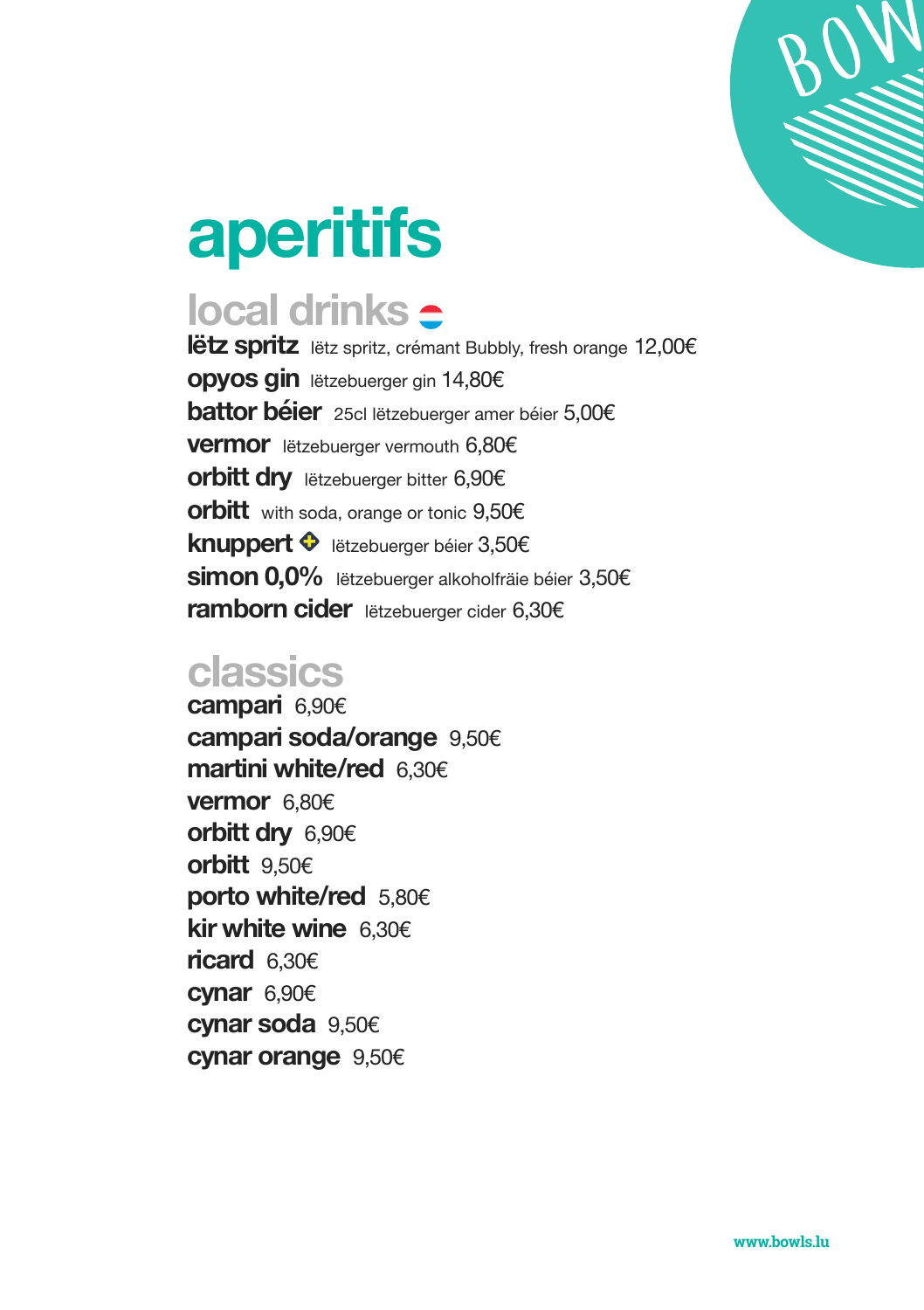

## **favourites**

**special lillet ♦** lillet, schweppes, wild berry 9,00€ **lëtz spritz** lëtz spritz, crémant Bubbly, fresh orange 12,00€ **aperol spritz** 10,00€ **hugo** 10,00€ **fiero tonic** martini fiero, indian tonic 9,50€ **campari spritz** campari, spumante, sparkling water 9,50€

### **sparkling**

**coupe crémant Bubbly** 7,00€ **coupe alice hartmann** 11,00€ **supplément kir/picon/battor** +2€

# **alcohol-free**

**crodino** 4,20€ **crodino rosso** 4,20€ **crodino tonic** 7,90€ **martini nolo vibrante/floreale** 5,80€ **alcohol-free gin copperhead tonic** 12,80€

# **draft beers**

**bofferding** 25cl 3,00€ 30cl 3,50€ 50cl 5,50€ **battin gambrinus** 30cl 4,00€ 50cl 6,00€ **battin blanche** 30cl 4,80€ 50cl 7,40€ **battin brune** 30cl 4,80€ 50cl 7,40€ **funck bricher organic** 30cl 4,80€ 50cl 7,40€ **mc chouffe** 33cl 4,80€ **picon bière** 25cl 5,00€ 50cl 8,00€

**www.bowls.lu**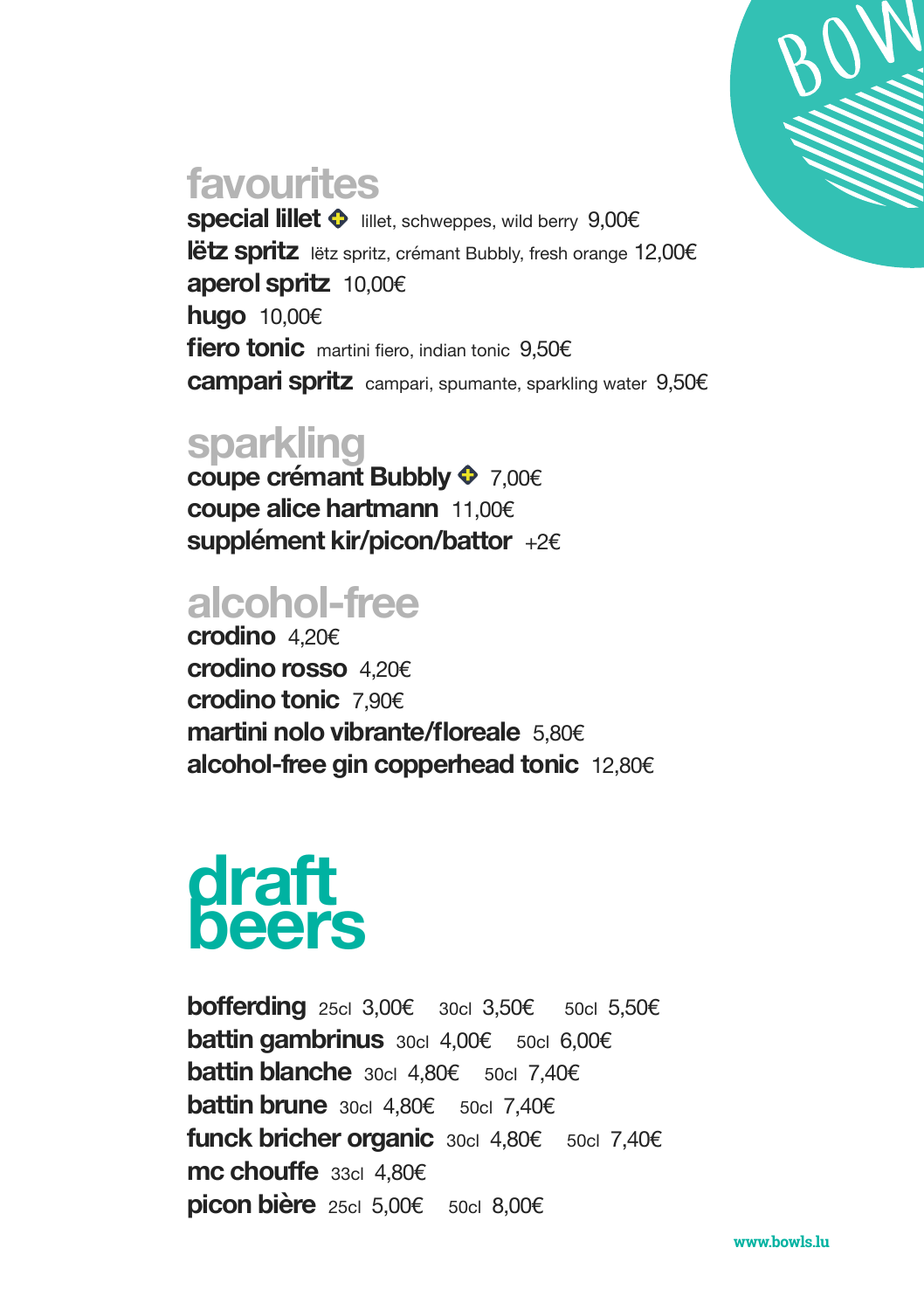



**knuppert** 3,50€ **la chouffe** 5,80€ **battin fruitée** 4,80€ **duvel** 6,30€ **diekirch grand cru** 5,30€ **erdinger** 50cl 6,30€ **simon pils 0,0%** alcohol-free 3,50€ **ramborn cider** 6,30€

# **soft drinks**

#### **waters**

**lodyss still** 25cl 3,00€ 50cl 4,80€ **lodyss lightly sparkling** 25cl 3,00€ 50cl 4,80€ **lodyss sparkling** 25cl 3,00€

### **juices**

**orange, apricot, peach mango, apple, banana, pineapple, tomato, strawberry, multivitamin** 20cl 3,20€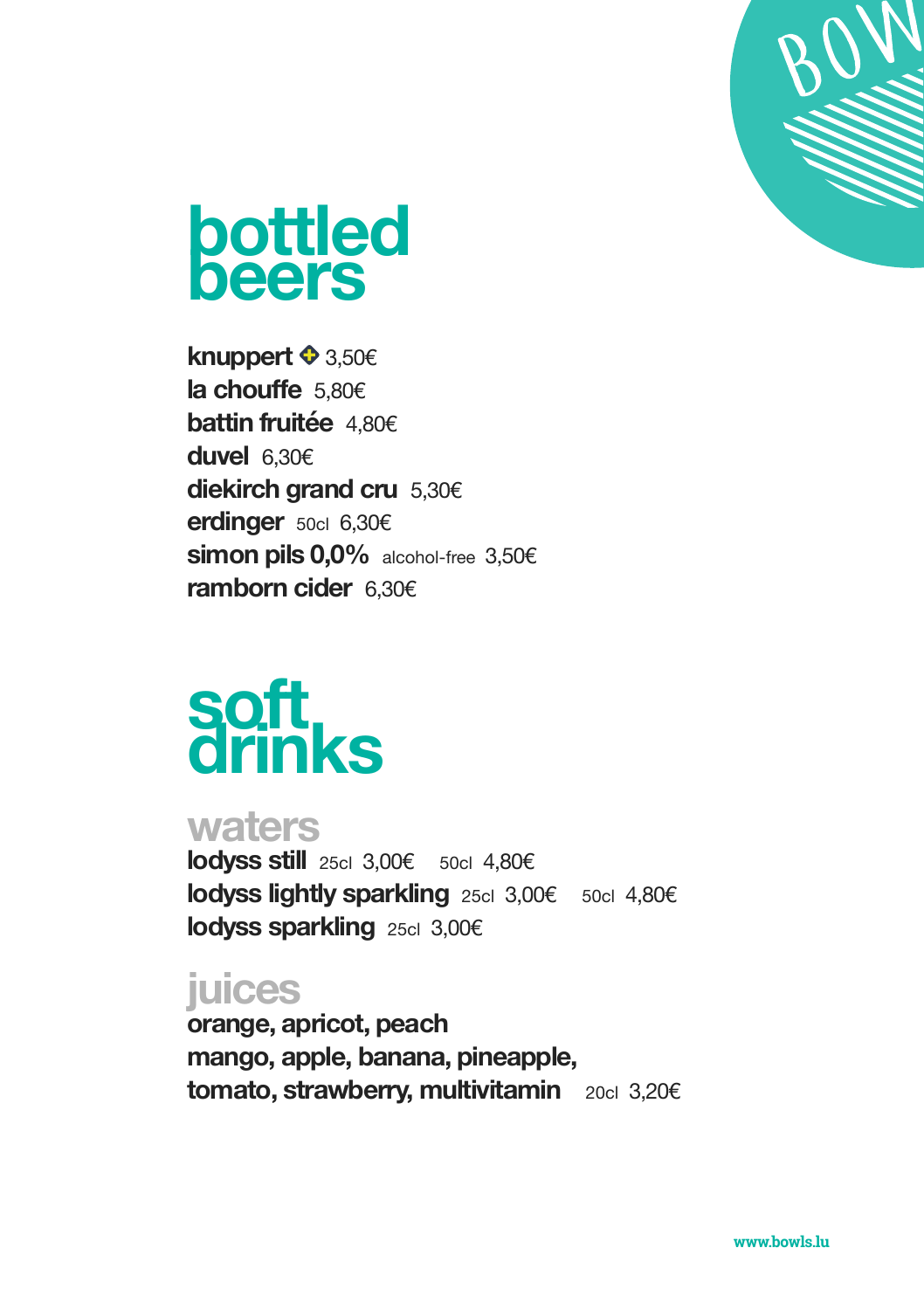

#### **sodas**

**fritz kola** 20cl 3,20€ **fritz kola zuckerfrei** 20cl 3,20€ **fritz limo lemon** 20cl 3,20€ **fritz limo orange** 20cl 3,20€ **fritz limo apple-cherry-elderberry** 20cl 3,20€ **fritz spritz sparkling apple** 20cl 3,20€ **fritz spritz rhubarb** 20cl 3,20€ **fritz melone** 20cl 3,20€ **schweppes tonic** 25cl 3,20€ **schweppes bitter lemon** 25cl 3,20€ **schweppes agrum** 25cl 3,20€ **fever tree indian tonic** 20cl 4,80€ **fever tree ginger beer** 20cl 4,80€ **fever tree mediterranean tonic** 20cl 4,80€

# **soft drinks to go**

**viva** 50cl 2,50€ **rosport blue** 50cl 2,50€ **rosport sunny** 50cl 3,00€ **rosport mat** 50cl 3,00€ **rosport pom's** 50cl 3,00€ **pepsi** 50cl 3,00€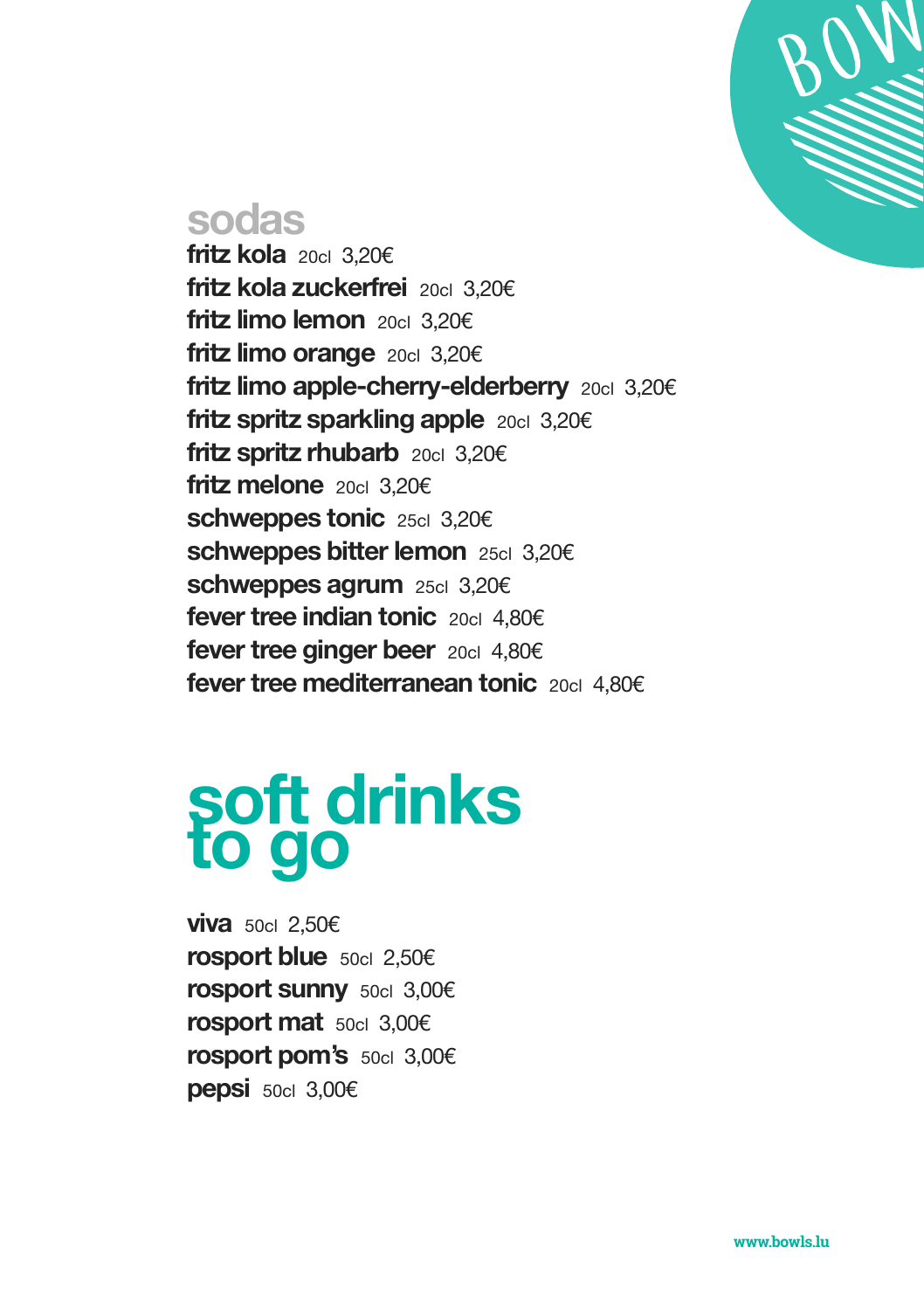

# **hot drinks**

#### **coffees**

**espresso** 3,00€ **espresso macchiato** 3,50€ **double espresso** 4,00€ **coffee** 3,20€ **cappuccino** 3,70€ **cappuccino chantilly** 4,20€ **americano** 3,20€ **flat white** 4,60€

#### **lattes**

**matcha** 5,30€ **chocolate** 4,20€ **cafe** 4,20€ **chai** 4,20€ **mocha** 4,20€

#### **iced coffees**

**espresso freddo** 4,20€ **cappuccino freddo** 4,80€

## **teas & chocolate**

**infusion / tea** (tee geschwender) 4,20€ **fresh mint tea** 4,00€ **hot chocolate** 4,20€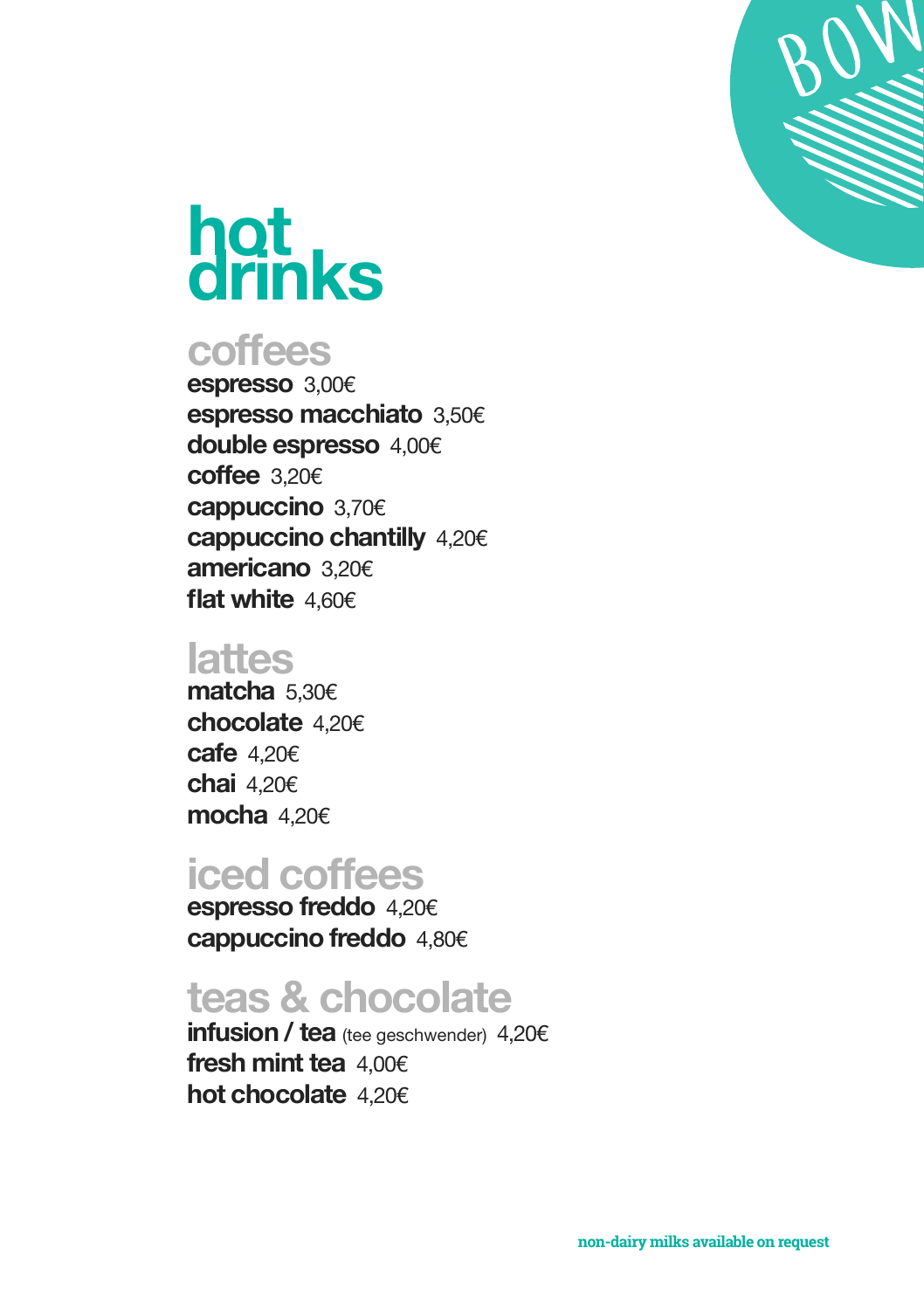

# **homemades**

## **hot infusions**

**detox** ginger, lemon juice, lemon zests, agave syrup4,80€ **herbal** mint, cardamom, ginger, agave syrup4,80€ **spiced** cinnamon, cloves, orange zests, agave syrup4,80€ **citrus** lemon zests, lime, grapefruit, cadamon, agave syrup4,80€

# **lemonades**

**rasberry** 6,00€ **grapefruit & rosemary** 6,00€ **passion fruit** 6,00€ **apple & pomegranate** 6,00€

## **juices**

**sweet carrot** carrot, apple, orange, ginger, mint 6,00€ **drink my greens** spinach, cucumber, green apple, ginger 6,00€ **fresh orange** 4,50€ **fresh grapefruit** 4,50€

### **iced tea**

**green tea & mint** 4,80€ **red fruits** 4,80€ **passion** 4,80€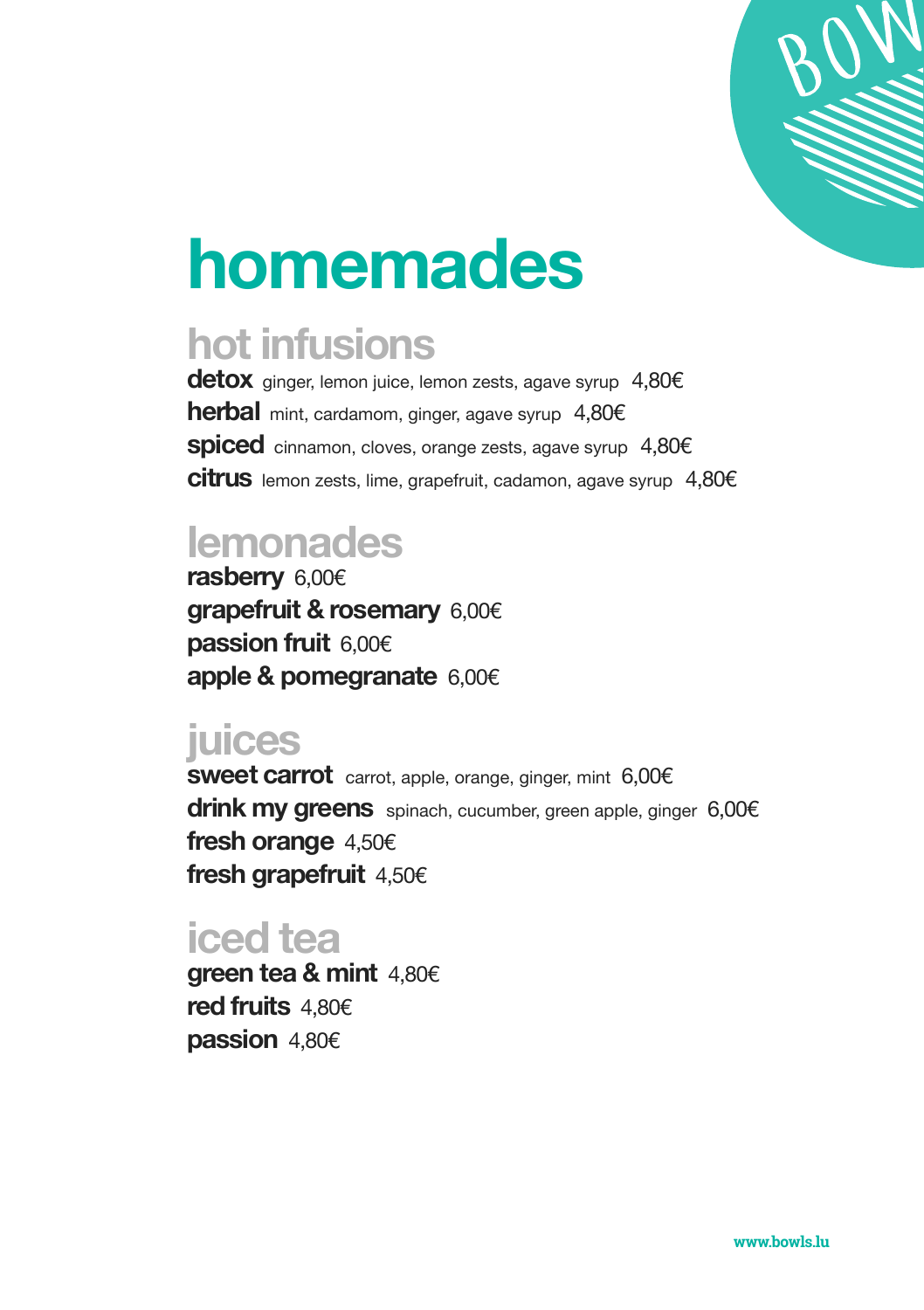

# **gin & tonics** 5cl

- **<sup>→</sup> bombay london dry gin** 10,50€
- $+$  **bulldog gin** 14,20€
- **gin mare** 14,70€
- **supa saya gin** 13,20€
- **opyos gin** 14,20€
- **monkey** 15,30€

# **rums** 5cl

- **havana club anejo 3 años** 6,50€
- **havana club anejo 7 años** 9,50€
- **diplomatico reserva exclusiva** 11,60€

# **whiskeys** 5cl

 **jack daniel's tennessee whiskey** 8,40€  **jameson** 7,40€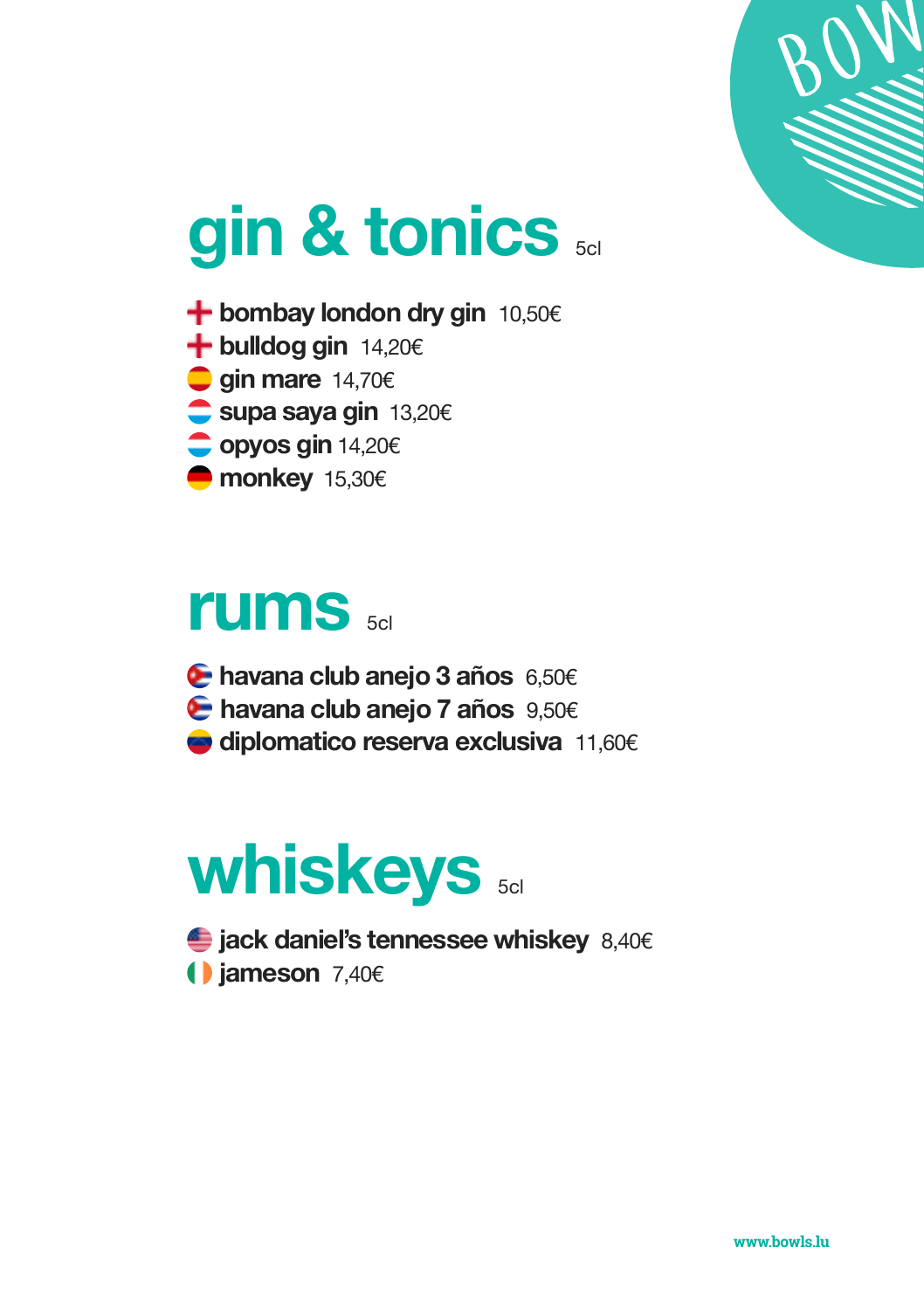

# **digestifs**  $5c$

## **classics**

**averna** 6,90€ **limoncello** 5,80€ **sambuca** 6,90€ **baileys** 6,90€ **amaretto** 6,90€

### **herbs**

**jägermeister** 6,90€ **fernet branca** 6,90€ **buff** 6,90€

#### **brandys**

**grand marnier** 6,90€ **grappa berta** 8,40€ **grappa nonino chardonnay** 8,40€ **mirabelle zenner** 9,00€ **poire williams zenner** 9,00€ **quetsch zenner** 9,00€ **framboise zenner** 9,00€ **cointreau** 6,90€ **calvados** 7,40 **cognac martell vsop** 9,50€